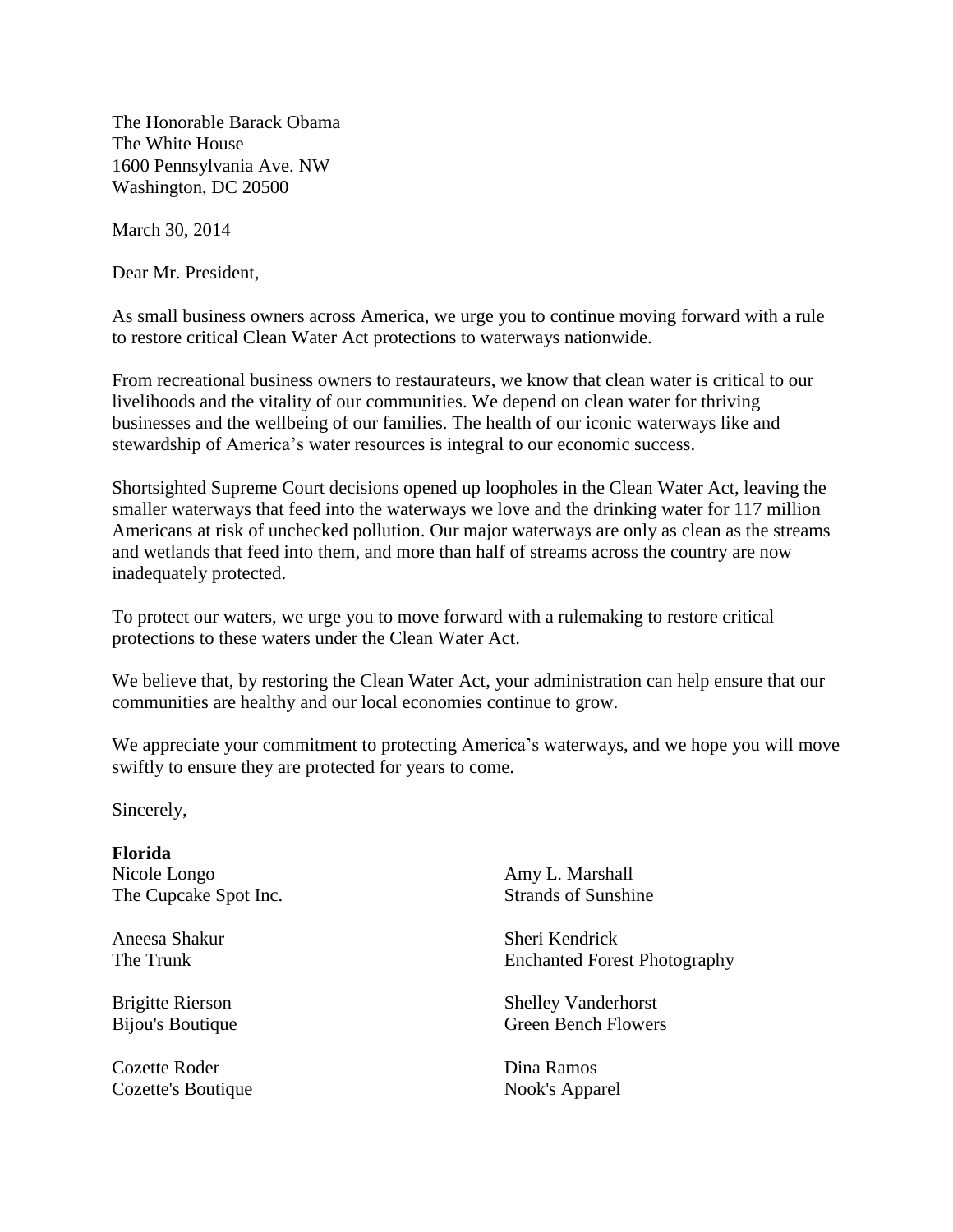David X. Mulholland The Bike Room

Ken Fong North East Cycles

Fred Lintz Gator Cycle

Dan Ledbetter Eagle Pest Control

Roland Stuart Stuart's Cycle

Levi Horowitz Super Cool Bike Shop

Brian Meade Alma Mater

Christen Crevasse Crevasse's Regency Florist

Steven Kay The Coop

Jim Mcrae Satchel's Pizza

Alenn Vellekamp Outreach Center Inc

Trish Ward Wards Supermarket

Paul Schmidt Ped, Pedal + Paddle Outdoors LLC

Dave Mazzo All Phase Auto

Shawn Glasser Swamp Cycles Jane Losmond Sweet Berries

Tom Glikes Free Ride Surf and Skate Shop

Raleigh Faust Chain Reaction

Ned M. Stacey Cosmic Cat Comics

Charles Podvah House of Plywood

Robert Williams Hopkins Eatery

Teddy Tollet Exotica

Nancy Long Mickee Faust Academy for the Really Dramatic Arts

Thuy Nguyen Tasty Eats

Lynn Wadelton First Coast Therapy Group

**Georgia**  Monique Steele Monique's Hair Studio

Carla Fackler Stonewall Creek Vineyards

Micah Pfister The Butcher The Baker

Nathan Beasley The Cottage Vineyard & Winery

Nancy Jones Blue Heron Nature Preserve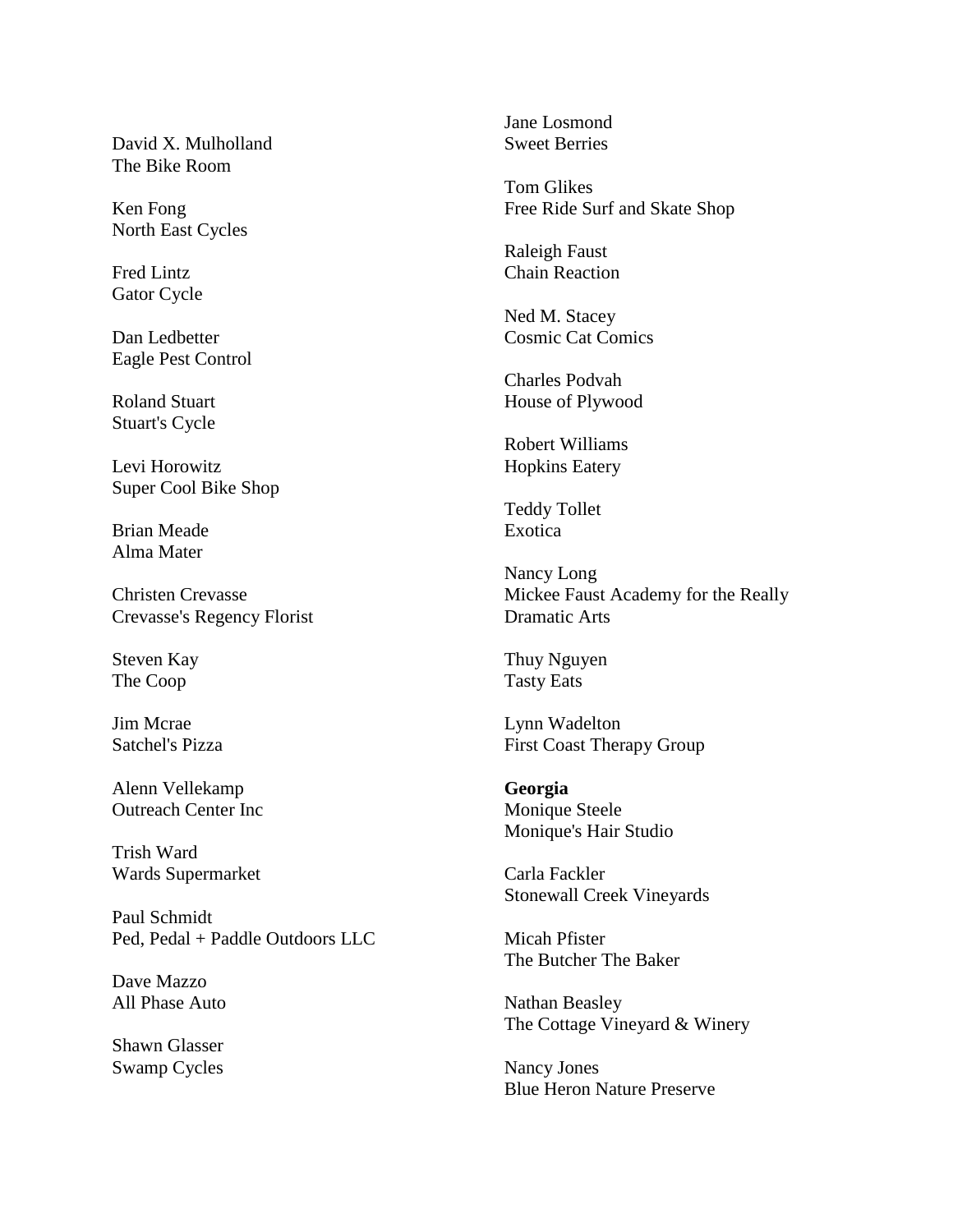Joseph Hsiao The Flying Biscuit Cafe

**Illinois**  Nick Choate-Batchelder Midnight Sun Farms

Norman Emery Old Moon Orchards

Vicki Westerhoff Genesis Growers

John Eisbach Wooded Wonderland

Patti McPhillips Earth and Skye Farm

**Iowa**  Joel Hirshberg Green Building Supply LLC

Christy Jensen Domestica

Kim Sievers Serenity Salon & Spa

Josh Schoenherr Kosmic Kebab

Sharon Hicks Green Goods for the Home

Mike Draper Raygun

Ronn Ritz Skunk River Cylces

Karen Kubby Beadology

Dwight & Bev Rutter The Prairie Flower

Dan McFarland Hawkeye Buffalo Ranch

Austin & Maria Maas Broken Brow Outfitters

Mark & Eadie Weaver Active Endeavors

John Dey Everbody's Whole Foods Store

Linda & Roger Mildenstein Fin & Feather

Linda Dykstra Iowa City Landscaping and Garden Center

**Maryland**  Barbara Lahnstein Neopol Smokery

Matthew Daly Ceriello Fine Italian Foods

Alex Rudolph Towson Bootery

Lidia Jimenez El Rodeo

Mike Mruply Burger Bros

Kimry Perrone Milagro

Michael Lynch Carma's Cafe

Monica Greco Wild Yam Pottery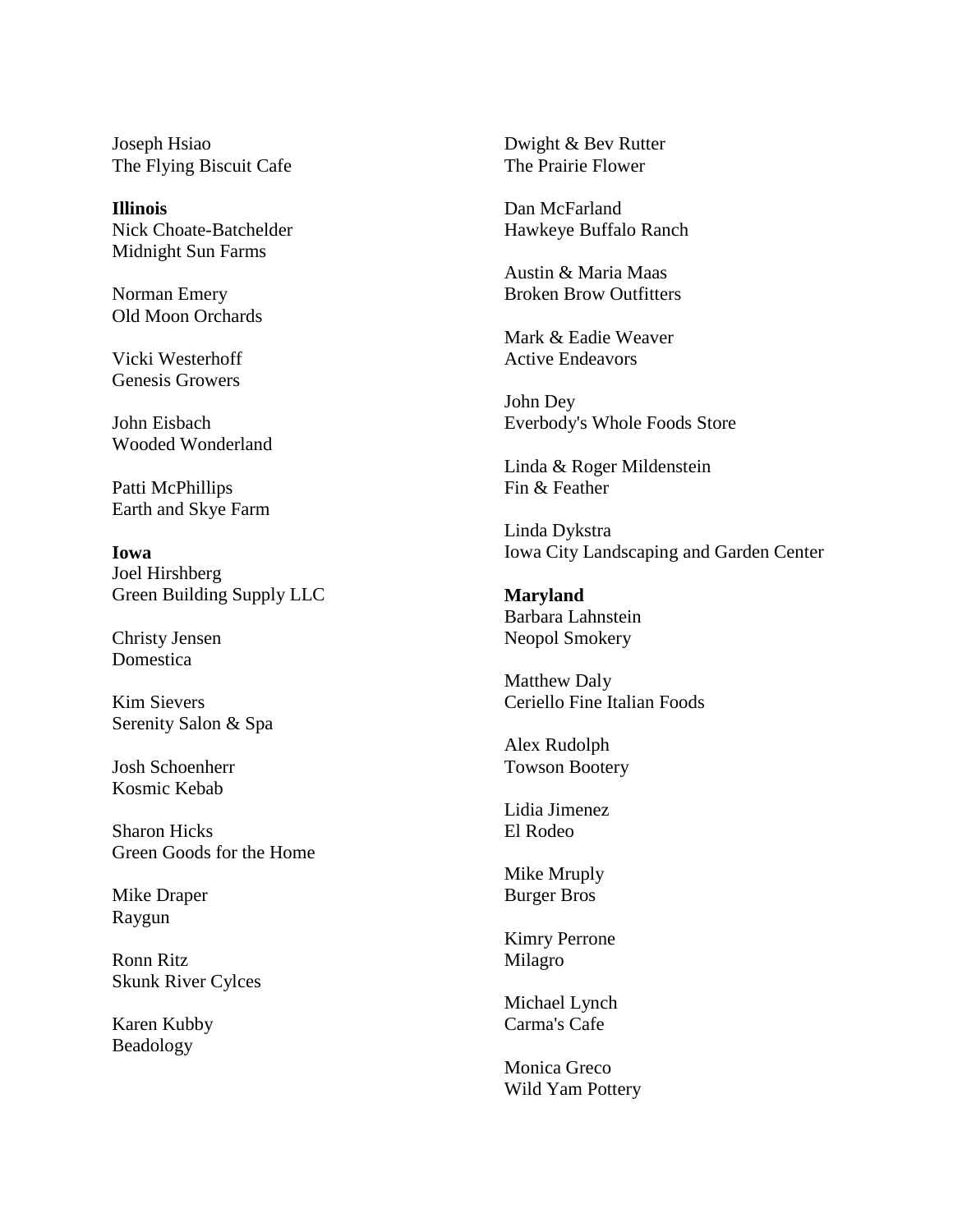Michael Shair Gullwan Ten Car Pile Up

Daniela Troia Zia's of Towson

Brisole Smith Golden West Cafe

Dario Sech Chic Chic Boutique

Daniel Wiley Sixteen Tons

Jarrett Walsh The Tasting Room

Misti Morningstar Savage Soaps

Misti Morningstar Morningstar Design

Pamolyn Belles Belles Sports Bar

Richard Belles Cellar Door Restaurant

Chul S. Chung One of A Kind

Bob Kannor Viniferous

Erycka Lee Velvet Lounge

Brent Porterfield **Pitcrew** 

Chanda Drew Simply Beautiful Boutique Thomas Peperone Wheel Base Inc

Soren Dodge Recard Exchange

Michael Harrison Cafe Anglais

Catie Serio Pretzel & Pizza Creations

Natalie McDonald Sky's The Limit

Kathleen Hickey Bright Spring Communications

Glen Ferguson Cowork Frederick

Diana Kaye Terressentials

Obed Nolusco Il Porto Restaurant

Genie E Camp Carroll Creek Antiques

Joanna Jennings National Museum of Civil War medicine

Meline Baron Visions

MiLaela Priester Silver Bakery

Whitney R Bingham The Muse

Matt Lerner Frederick Coin Exchange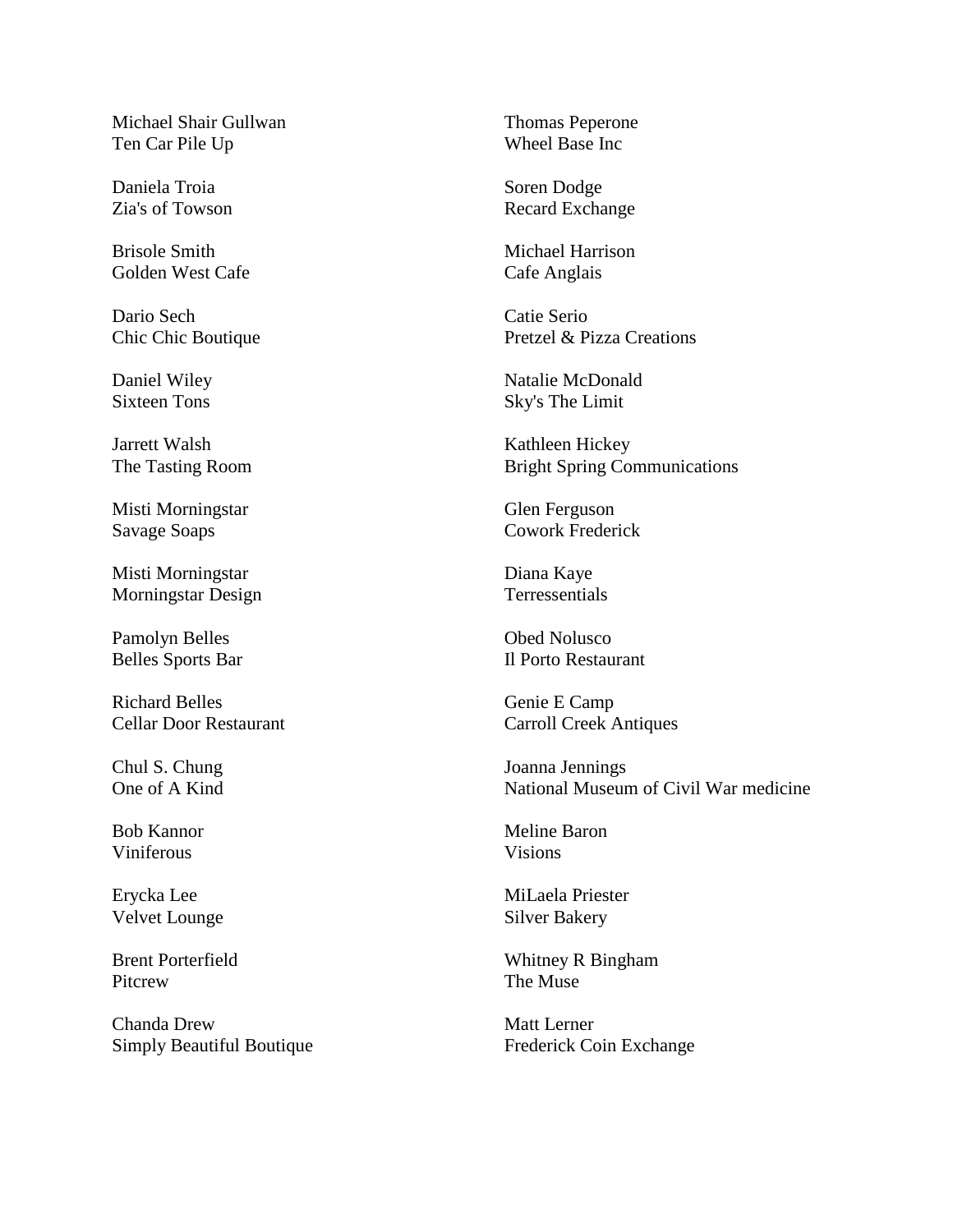Soner Bilgan CAPA Imports

Mike Nazarro Heritage Antiques, LLC

Chris Wolfe Rock & Roll Graveyard

Cathy Baucour The Knot House

Lisa Henry Home Essentials

Amy Marathe Salvaged

Hallie Burrier Relish Decor

Wendy Flynn Dream House

Saule Smoriga Silk & Burlap

Joshua Willett True Vine

Jade Greer K Staton Boutique

Sandy Piper Sandy's

Susan Weis-Behlen Breathe Bookstore

Brenda S Carroll Hanging on a Whim

David D Morgan David's 1st & 10

Sue Caldwell Lovelyarns

Gary Smitt Vu Skate Board Shop

Susan Knal One World Cafe

Andrew Kang Niwana Restaurant

Julia Doran Donna's Charles Village

Carol Breinry Mud and Metal

Murray Friedman Hunting Creek Outfitters

Gillian Berluti Firestone's Market

Terry Warfield TLC Bridal Boutique

Paul Thompson Ec'clectibles

## **Massachusetts**  Nazin Hamza Gourmet Express

Linda Given Joie de Vivre

Wesley Chen Changsho

Jack Wolar Stereo Jacks Records

William Villatore Huron Cleaners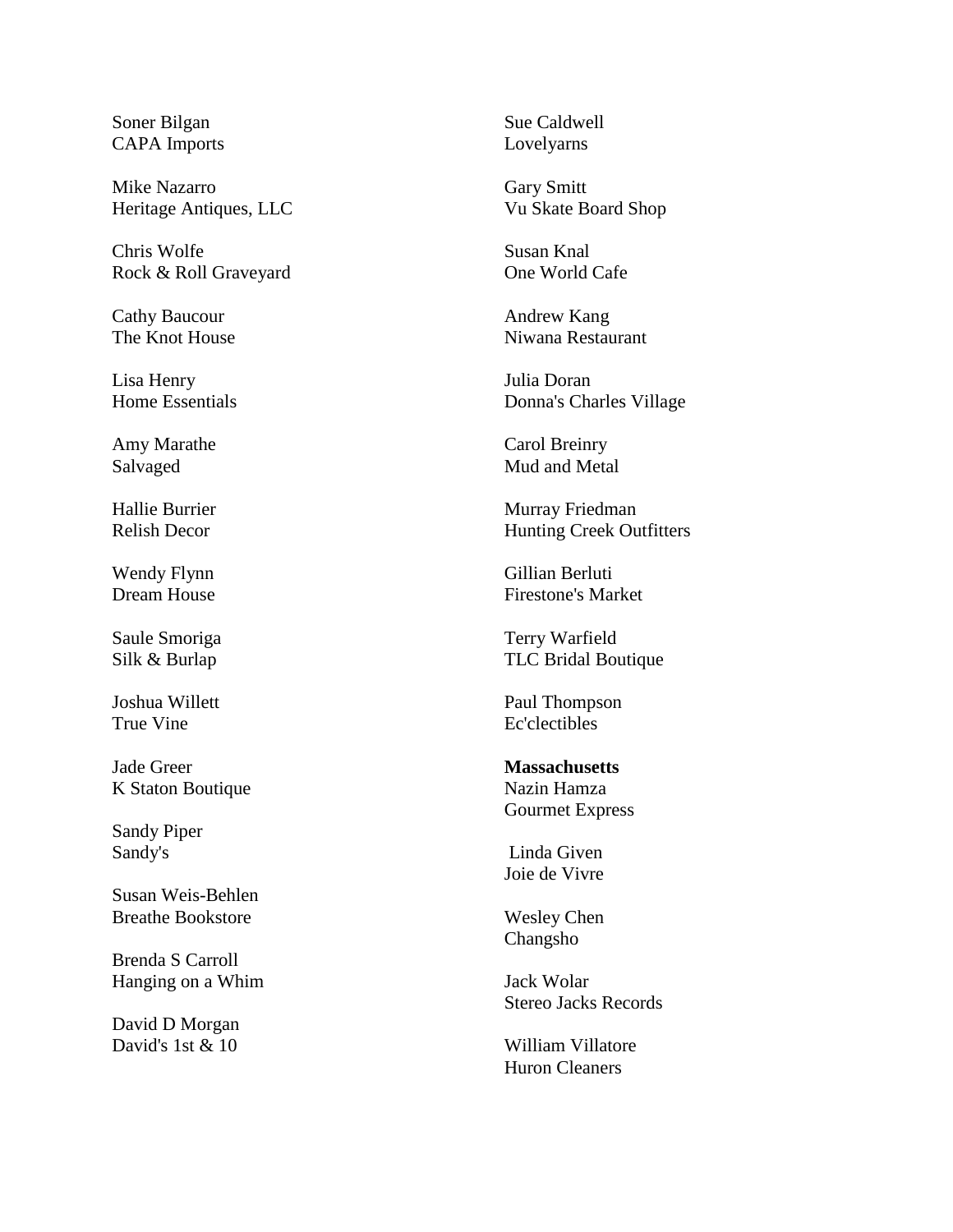Westerbeke Fishing Gear Co Inc

Emily Anderson Abodeon

Jenny Kim La Vie

Barbara Dollar Susanna

Andrew Regan Hour Glass Tattoo

Rabindra KC City Market

George Stamatakis Harvard House of Pizza

Andris Veidis Blue Hills Brewery

Rachael Solem Irving House at Harvard & Harding House

Lauren Spinney Sunshine Lucy's

Martsa Martsa on Elm

Meredith Bennett Found

Francesco Ingraiti Ultima Hair Design

Roy Omath Bike Boom

Todd Brugman Maximum Hesh

Greta Platt The Biscuit Ron Savenor Savenor's Markets

Allie Goheryn Durty Harry's

Victoria White Beauty and Style

Ginny Jagodynski Atomic Bean Cafe

Michael Feuduke Mike's Monster Guitar

Angela Sawyer Weirdo Records

Rodney Douglass Rodney's Bookstore

Brianna Rutland Patty Chen's Dumpling Room

Anil Kumar Desi Dhaba

Chris Mahoney Cafe Luna

Dan Ruben Boston Green Tourism

**Minnesota**  April Femrite Bent River Outfitter, LLC

Jenn Melby The Coffee Hag

Justin and Jenna Rinehart Nicollet Bike Shop

Gale Eichhorst Better Housekeeping Vacuums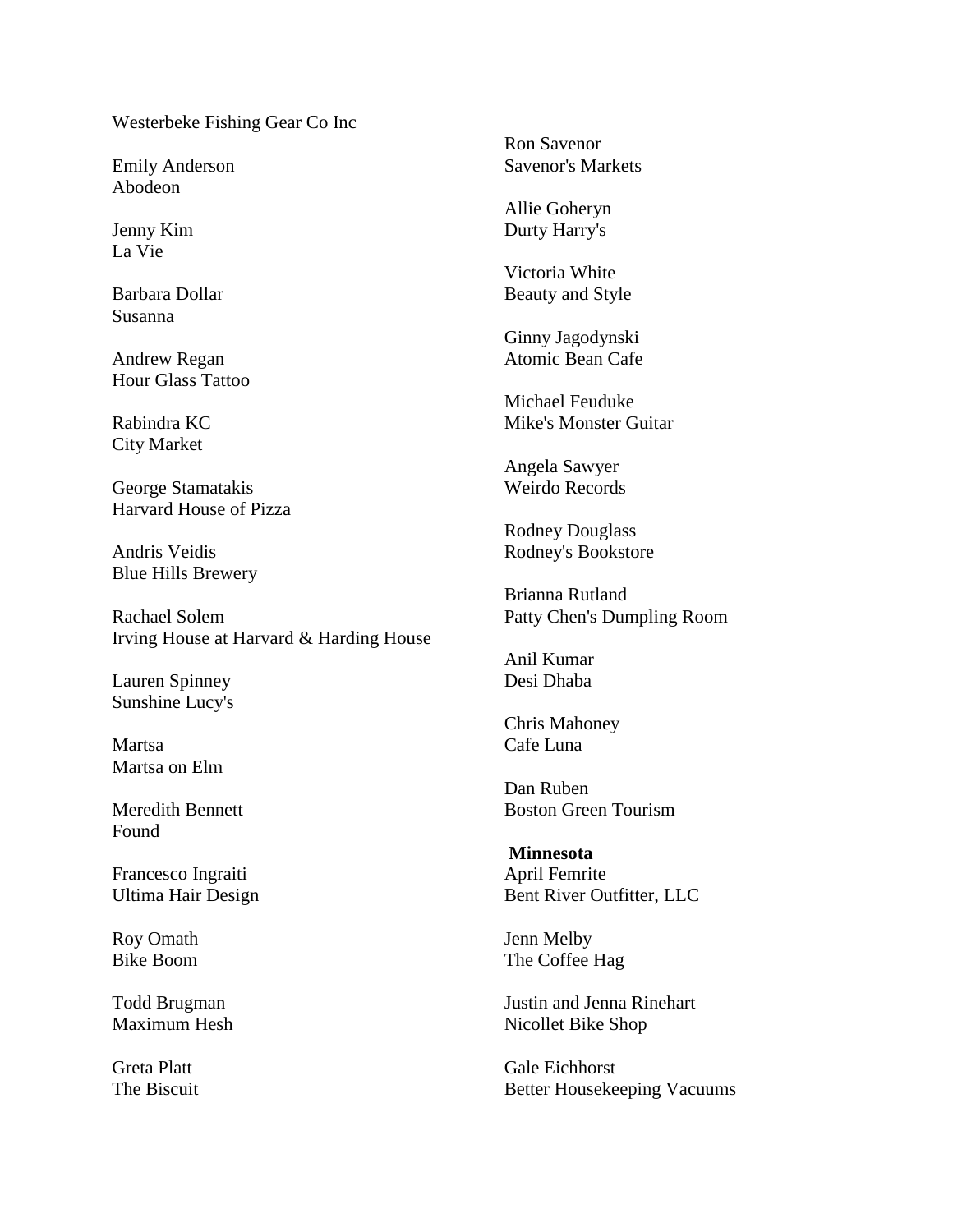Mark Hustad Once Read Books

Janae Abraham Haute Dog Pet Styling

Owen Dundas Mr. Monogram

Kim Stanton Cummings Encore

Brad Lachmiller Quality Trading

Peggy Grey Mary Lue's Yarn and Ewe

Carl Nordmeier Tune Town

Douglas Jurgens Champlin Auto Wash and Detailing

**New Jersey**  Charles Sabatini Pyramid, LLC.

John Forkin AC Surf & SUP School

Tom Forkin Inlet Surf

Jane Williams Back Bay Ale House

Kyle Williams Vagabond Kitchen & Taphouse

Jeffrey George Atlantic City Cruises

Kathleen DeLuca Events Plus, Inc.

Travis Fau All Wired Electric, LLC.

Jarrod Wolos Integrated Treatment Solutions

Gus Towli Retro Fitness

Jason Fanning Solutions In Warehousing, LLC.

Robin Gazzara-Maeri Robin Gazzara Piano Studio

Linda Souza ASAPP Healthcare

Kris Kopsaftis NJ Surf Show

George M. Wolos Alchemy Clinical Services, LLC.

Jaime Epstein ADV Counciling Services, LLC.

Daniel Steinen Daniel Steinen, LLC.

Jim Hennessy Heritage Surf & Sport

Andrew Funk Surfers Supplies Lisa Klassman Kidz Creations

Matthew Ford Splash Sports Club, Inc.

George Drakopolous Malelani Café

Micheal Einwechter Ventnor Coffee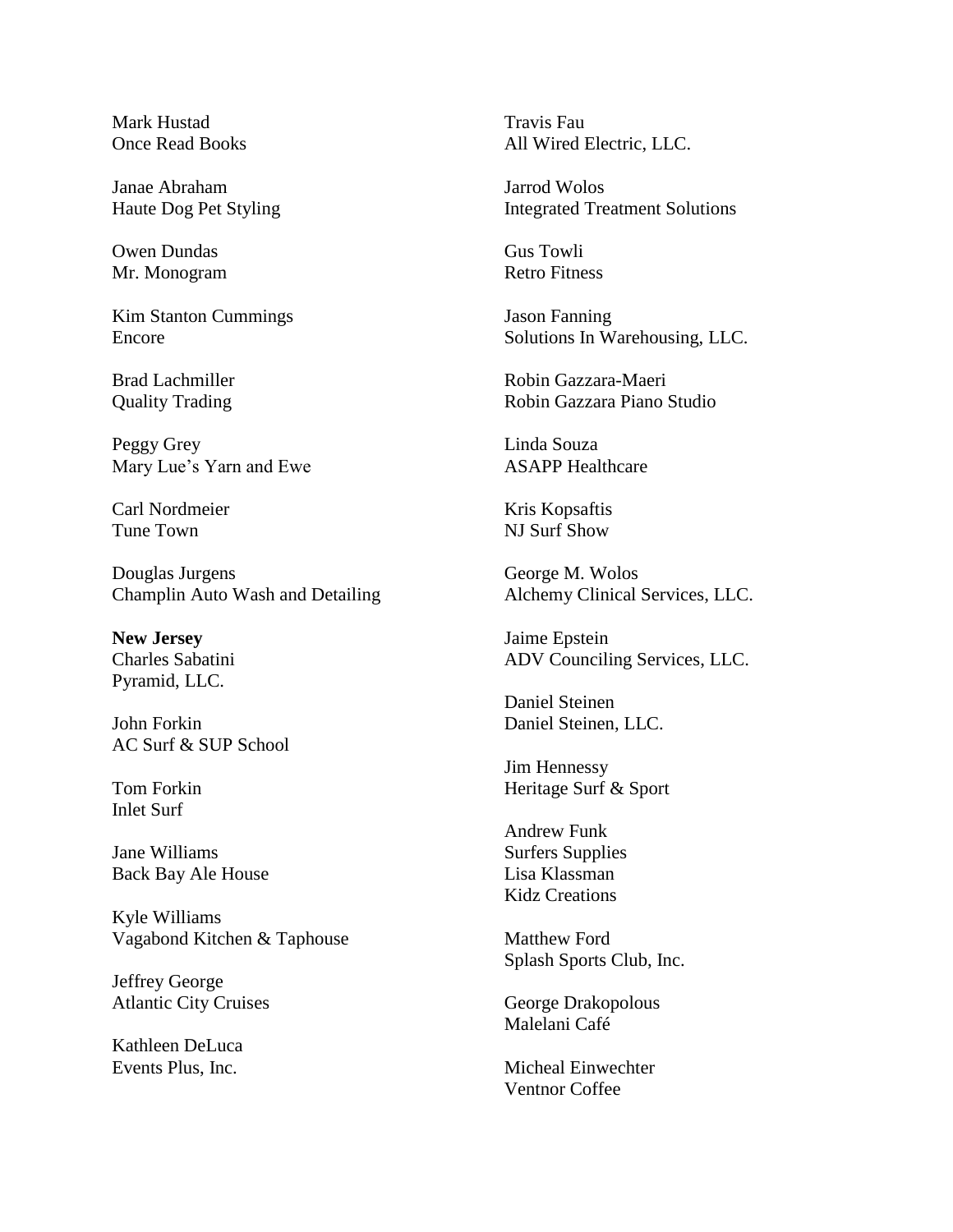Valerie Trivelis Schellenger's Restaurant

**Oregon**  Augusto Caralho Dias Carneiro Nossa Familia Coffee

Steven Morrison Rose City Coffee Co.

Bobby Grover Thump Coffee

Rebekah Yli-Luoma Heart Coffee

Adam Braatz Mazama Fishing Pro Shop

Case Study Coffee

**Rhode Island**  William K. Sherry Willy's Local Foods

Edward Ferreira Silver Star Bakery

Jagdish Sachdev Spectrum India

Keany Ly Metro Nails

George Richards Darwin's Liquors

Paula Francis East side Creamery

Santang Lle Bee Thai Bakery

Therese Martin Thrifty Sister

Jason Wichet Albies Place INC.

Gary Mulcally U Melt

John McNemere Icopy

J. Marzelli Amici Salon

Cheryl Holland Little Red Hen

Peggy Corcoran Bosgraaf Stained Glass Studio

Kevin Moniz Magic Mirror Gift Shop

Ugen Nguyen Fancy Nails Spa

Donna Jordan La Bella Boutique

Mike Siino Nacho Mammas

James Duman Jesse / James Antiques

Robert McCaffrey The Frosted Mug Kristen Girouard Restyle Design

Danielle Nelson Salon Valente

Jason Chen Kings Garden

Fifth Ave. Jewelers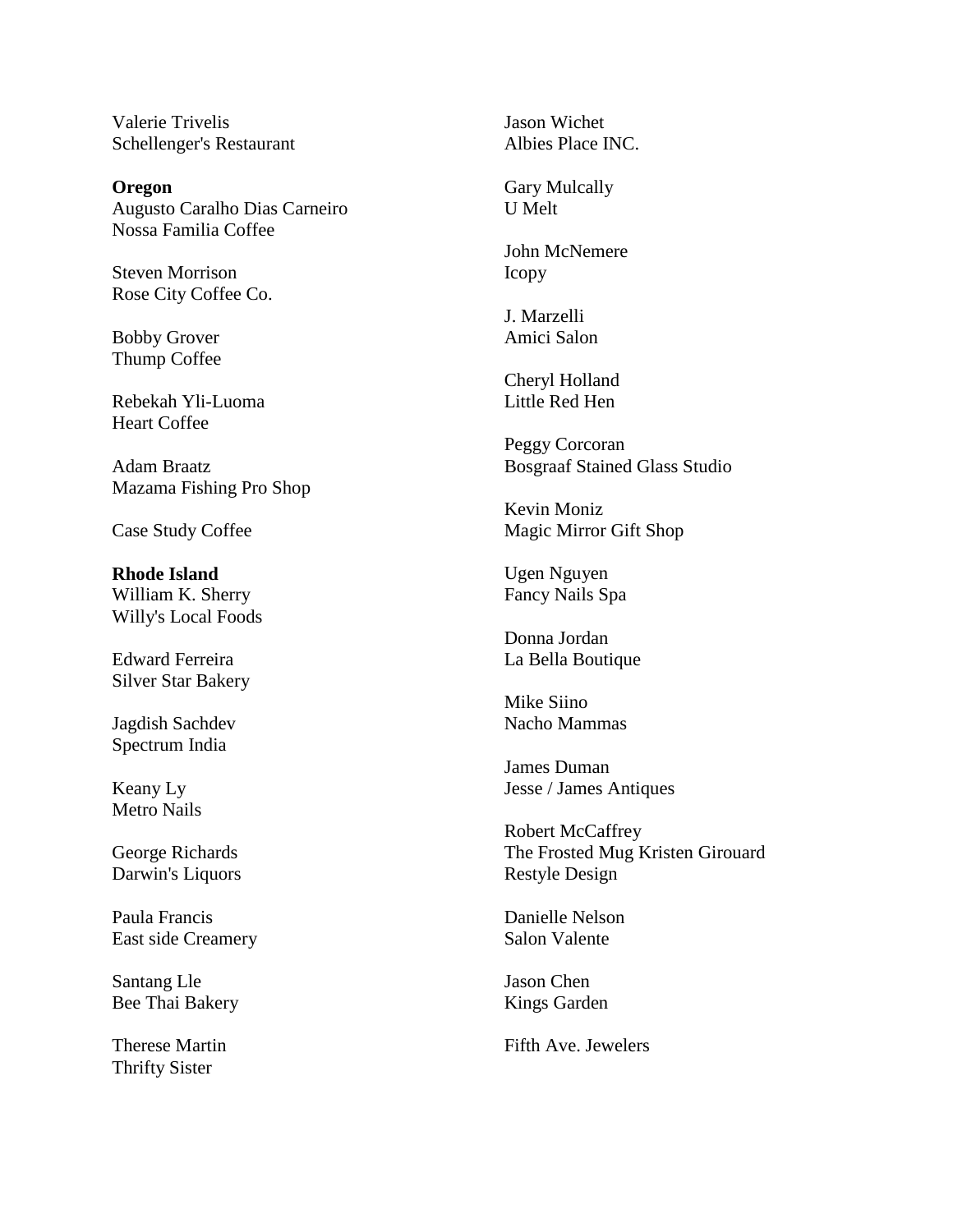Carol Kim Ichiban Restaurant

Kenneth Ferrara Ray's Bait & Tackle

Daniel Ledversis Arlington Coin

Justina Ascencto Madeira Liquors

Kristen Sollenberger Paper Nautilus

Ghassan H. Daov L'artisan Cafe & Bakery

Karen Caekin Twice Told Tales

Wayne Hemand Chelo's Restaurants

Jane Parill Scribe

Jeff Fine Park Ave Auto

Anne M. BTTL Framing

Lynda Peters Cosigners Resale

Laurie O'Rourke O'Rourke's Pub

Plaid and Stripe

**Tennessee** 

Gina Catignani Bloom

Barry A. Burnette The Produce Place

Jennifer Casale The Green Wagon

Fred Koller Rhino Bookstore

Mark Kerske Gardens of Babylon

Daniel Maggipinto Caffe Nonna

**Virginia**  Kera Muddin New Yorker Pizza

Joseph Forran Wish-Bone Rotisserie

Anwar Ghuzlan Andy's Pizza and Subs

Michael Page M. Page Oriental Rugs

Brian Deely Pro Fit Ski and Mountain Sports

Alex Korab Transition Triathlon

Paul Modolo LoCo Beans: Fresh Roasted Coffee R. Allen Robinson Books and Other Found Things

Lou Lou of Leesburg

Valley Bennett For Goodness Sake Natural Foods

William Johnson Leesburg Cigar and Pipe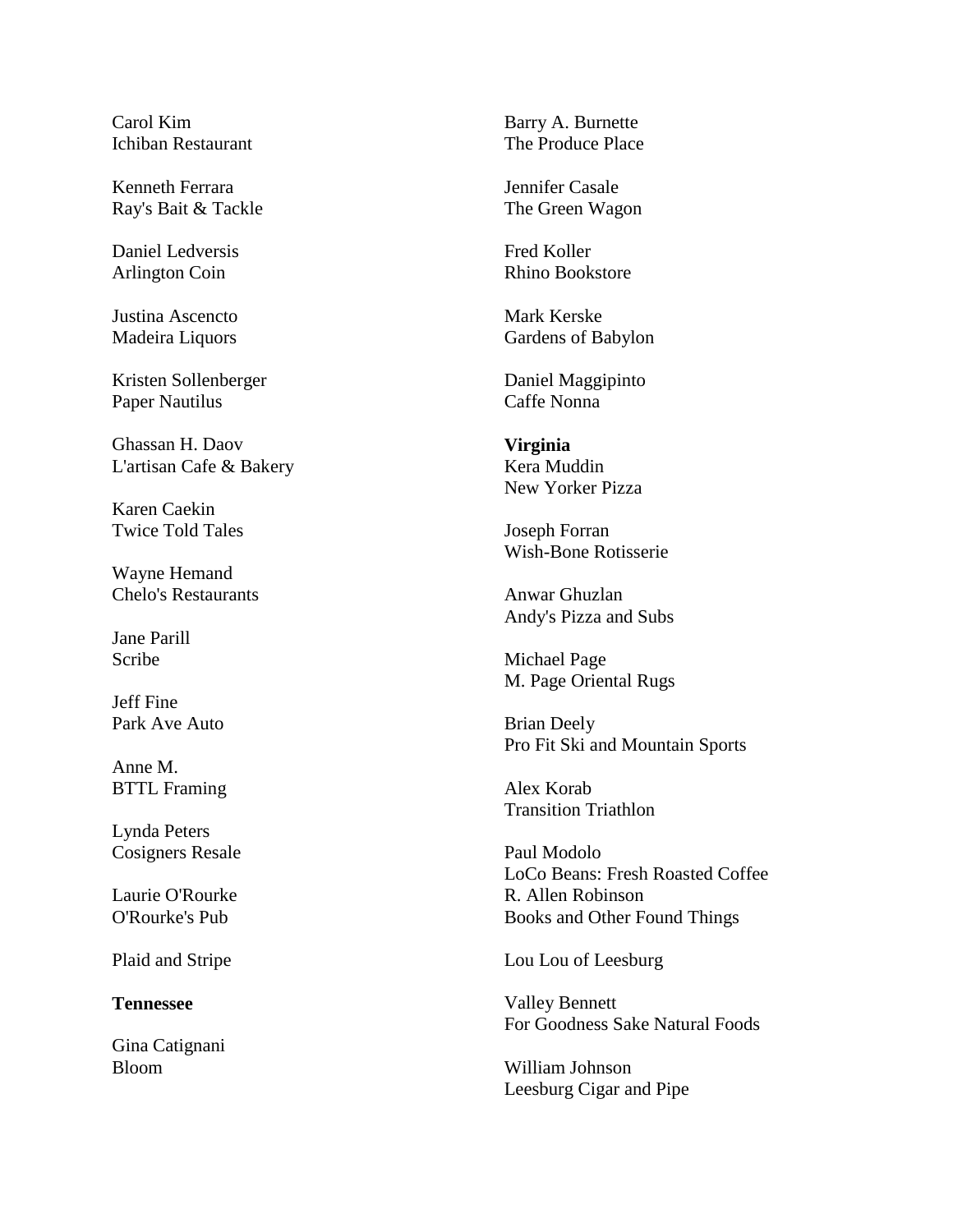Deborah Mattens The Guest Room Inc

Sola Pallotta Very Virginia Shop

Steven Simms Eagles Berth

Donna McIntyre Today's Cargo

Jacqueline Williams European Country Living

Whitney Schmiedeknecht Potomac Bead Company

Sebastian Truel La Fromagerie

Peter Nee P&C Fine Art Gallery

Alison Koeppel Refresh Yoga Center

Alyssa Theodore The Sugar Cube

Howard Brown Dash's of Old Town

Rodney Smith Capitol Hill Sporting Goods

Kim Hawkins Howl to the Chief

Ashley Grayson Dawn Price Baby

Mehmet Yalcin Woven History and Silk Road Morton Toole Capitol Hill Books

Anoy Desai Sherry's Wine and Spirits

Julie Egermayer Violet Boutique

Araya Gebremedhin JC Blessing Hardware and Grocery Store

Doug Lee Spoon

Bardia Ferdowski New Orleans Cafe

Manh Phung Kogibow Bakery

Virginia Barlow Encore

Robert Lorenson The Virginia Shop

Nancy Pollard La Cuisine, Inc

David Gwathmey Grape and Bean

Kieu Dang Envy Nails

Jack Bubis Minsky's Hair Emporium

Washington Trophy Center

Terry Streib Graffiti Audio/Video

Erin Blakely Pie Sisters